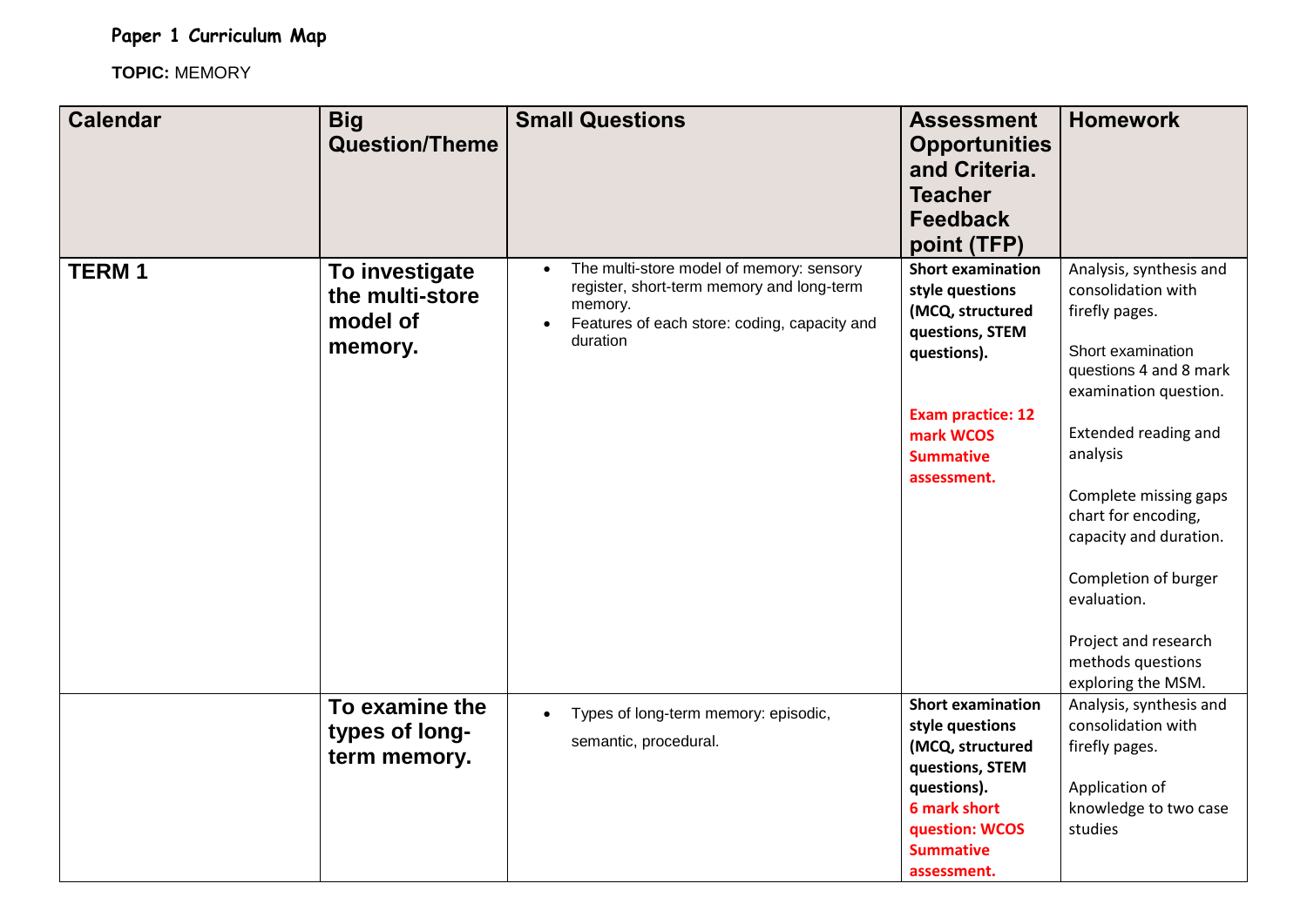|                                                                                     |                                                                                                                                                                                |                                                                                                                                                                                                 | Completion of burger<br>evaluation.<br>Short examination<br>questions.<br>Extended reading and<br>analysis                                                                              |
|-------------------------------------------------------------------------------------|--------------------------------------------------------------------------------------------------------------------------------------------------------------------------------|-------------------------------------------------------------------------------------------------------------------------------------------------------------------------------------------------|-----------------------------------------------------------------------------------------------------------------------------------------------------------------------------------------|
| To investigate<br>the working<br>memory model.                                      | The working memory model: central executive,<br>phonological loop, visuo-spatial sketchpad and<br>episodic buffer.<br>Features of the model: coding and capacity.<br>$\bullet$ | <b>Short examination</b><br>style questions (4<br>mark and 12 mark)<br>(MCQ, structured<br>questions, STEM<br>questions).<br>12 mark short<br>question: WCOS<br><b>Summative</b><br>assessment. | Analysis, synthesis and<br>consolidation with<br>firefly pages.<br>Short examination<br>questions.<br>Extended reading and<br>analysis                                                  |
| <b>To assess</b><br>explanations for<br>forgetting.                                 | Explanations for forgetting: proactive and<br>$\bullet$<br>retroactive interference.<br>Explanations for forgetting: Retrieval failure<br>due to absence of cues.              | <b>Short examination</b><br>style questions<br>(MCQ, structured<br>questions, STEM<br>questions).                                                                                               | Analysis, synthesis and<br>consolidation with<br>firefly pages.<br>Short examination<br>questions.<br>Data collection and<br>analysis.<br>Application of research<br>methods to memory. |
| To explore<br>factors that<br>affect the<br>accuracy of<br>eyewitness<br>testimony. | Factors affecting the accuracy of eyewitness<br>testimony: misleading information, including<br>leading questions and post-event discussion;<br>anxiety.                       | <b>Short examination</b><br>style questions<br>(MCQ, structured<br>questions, STEM<br>questions).<br>8 mark short essay:<br><b>WCOS Summative</b><br>assessment.                                | Analysis, synthesis and<br>consolidation with<br>firefly pages.<br>Short examination<br>questions.<br>Extended reading and<br>analysis                                                  |